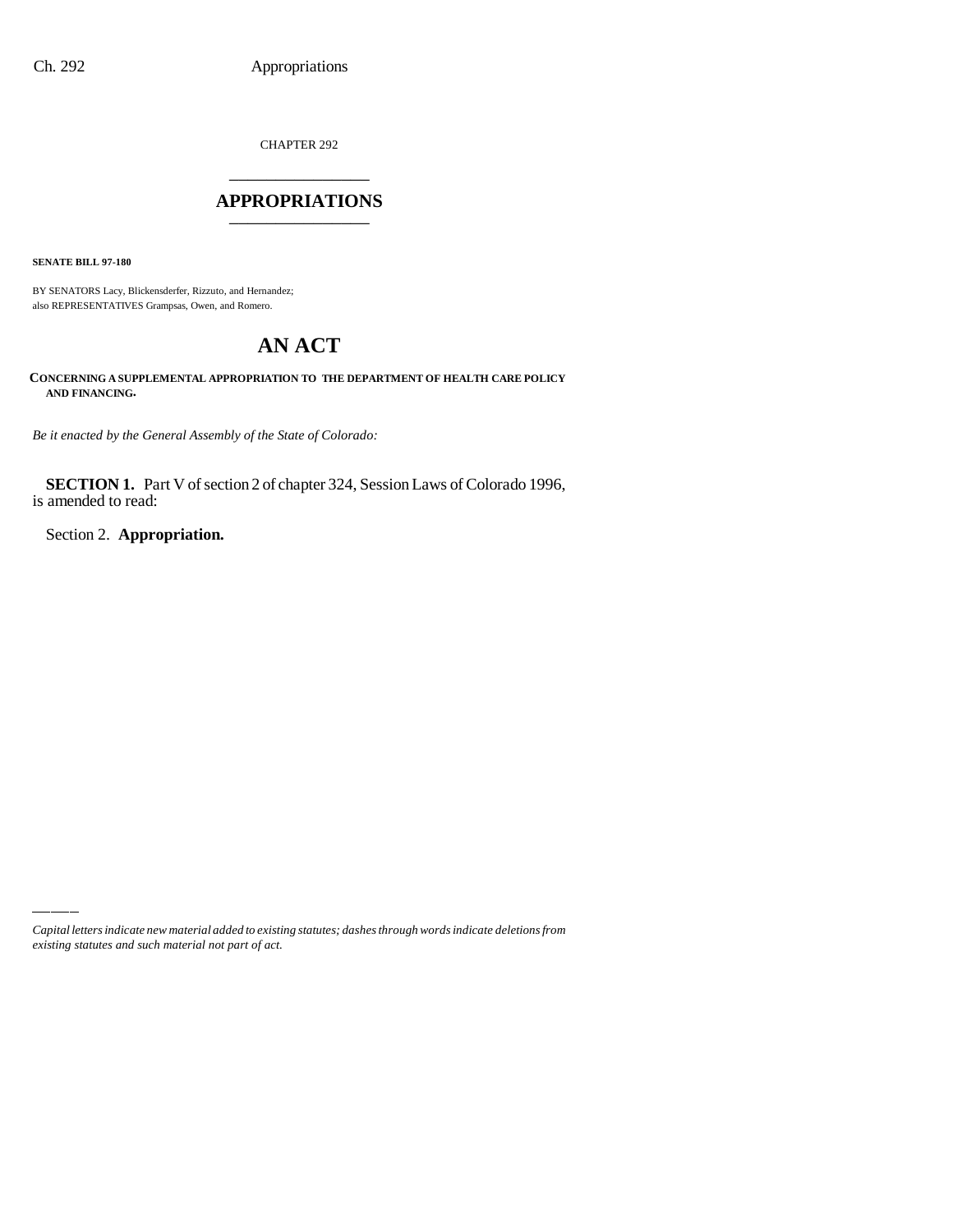|          |        |                | APPROPRIATION FROM |              |               |              |  |
|----------|--------|----------------|--------------------|--------------|---------------|--------------|--|
|          |        |                | GENERAL            |              | CASH          |              |  |
| ITEM &   |        | <b>GENERAL</b> | <b>FUND</b>        | CASH         | <b>FUNDS</b>  | FEDERAL.     |  |
| SUBTOTAL | TOTAL. | FUND           | <b>EXEMPT</b>      | <b>FUNDS</b> | <b>EXEMPT</b> | <b>FUNDS</b> |  |
|          |        |                |                    |              |               |              |  |

#### **PART V DEPARTMENT OF HEALTH CARE POLICY AND FINANCING**

| (1) EXECUTIVE DIRECTOR'S OFFICE <sup>31</sup> |              |            |                      |         |
|-----------------------------------------------|--------------|------------|----------------------|---------|
| <b>Personal Services</b>                      | 872,331      | 303,187(M) | $15,000^a$           | 554,144 |
|                                               | $(15.1$ FTE) |            |                      |         |
| Health, Life, and Dental                      | 283,700      | 141,850(M) |                      | 141,850 |
| Short-term Disability                         | 11,051       | 4,862(M)   |                      | 6,189   |
| Salary Survey and                             |              |            |                      |         |
| <b>Anniversary Increases</b>                  | 216,494      | 108,158(M) |                      | 108,336 |
| Workers' Compensation                         | 119,689      | 59,844(M)  |                      | 59,845  |
| <b>Operating Expenses</b>                     | 133,524      | 96,759(M)  |                      | 36,765  |
| Legal Services for 3,980                      |              |            |                      |         |
| hours                                         | 188,838      | 94,419(M)  |                      | 94,419  |
| Third Party Recovery/ Legal                   |              |            |                      |         |
| Services for 3,387 hours                      | 160,702      |            | 160,702 <sup>b</sup> |         |
| Administrative Law Judge                      |              |            |                      |         |
| Services for 1,993 Hours                      | 171,220      | 85,610(M)  |                      | 85,610  |
| <b>Systems Costs</b>                          | 330,339      | 132,698(M) | $32.471^{\circ}$     | 165,170 |
|                                               |              |            |                      |         |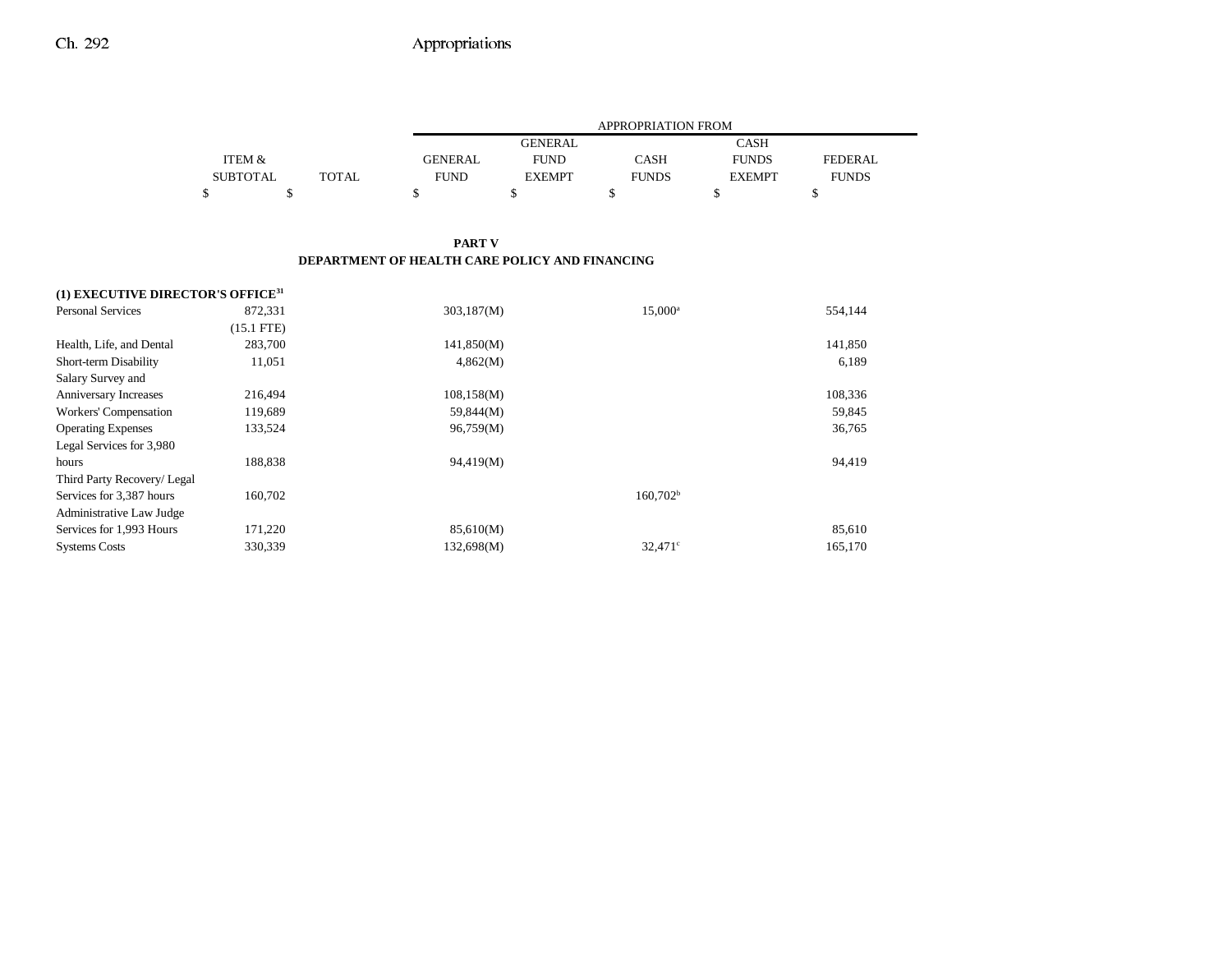| Payment to Risk Management |         |            |         |
|----------------------------|---------|------------|---------|
| and Property Funds         | 24.748  | 12,374(M)  | 12,374  |
| Capitol Complex Leased     |         |            |         |
| Space                      | 209,680 | 104,840(M) | 104,840 |
| Department of Human        |         |            |         |
| Services Administration    | 274,734 | 137,367(M) | 137,367 |
| <b>COLORADO BENEFITS</b>   |         |            |         |
| <b>MANAGEMENT SYSTEM</b>   | 54,070  | 27,035(M)  | 27,035  |
|                            |         | 2,997,050  |         |
|                            |         | 3,051,120  |         |
|                            |         |            |         |

<sup>a</sup> This amount shall be from the Cooperative Health Care Agreements Fund FUND.

<sup>b</sup> This amount shall be from third party recoveries.

 $\,^{\mathrm{c}}$  This amount shall be from the Old Age Pension Fund.

#### **(2) MEDICAL PROGRAMS**

| $(A)$ Administration <sup>32,33</sup> |               |              |                      |                    |           |
|---------------------------------------|---------------|--------------|----------------------|--------------------|-----------|
| Personal Services                     | 6.027.610     | 2,824,560(M) |                      | 6.006 <sup>a</sup> | 3,197,044 |
|                                       |               | 2,766,614(M) |                      |                    | 3,254,990 |
|                                       | $(114.9$ FTE) |              |                      |                    |           |
| <b>Operating Expenses</b>             | 575.324       | 277,939(M)   |                      |                    | 297,385   |
| Medicaid Management                   |               |              |                      |                    |           |
| <b>Information System Contract</b>    | 10,713,990    | 2,773,407(M) | 182.012 <sup>b</sup> |                    | 7,758,571 |
| Department of Public Health           |               |              |                      |                    |           |
| and Environment Facility              |               |              |                      |                    |           |
| Survey and Certification              | 3.228,600     | 865,944(M)   |                      |                    | 2,362,656 |
| Contractual Utilization               |               |              |                      |                    |           |
| Review                                | 3,263,208     | 815,802(M)   |                      |                    | 2,447,406 |
|                                       | 3,392,221     | 848,055(M)   |                      |                    | 2.544.166 |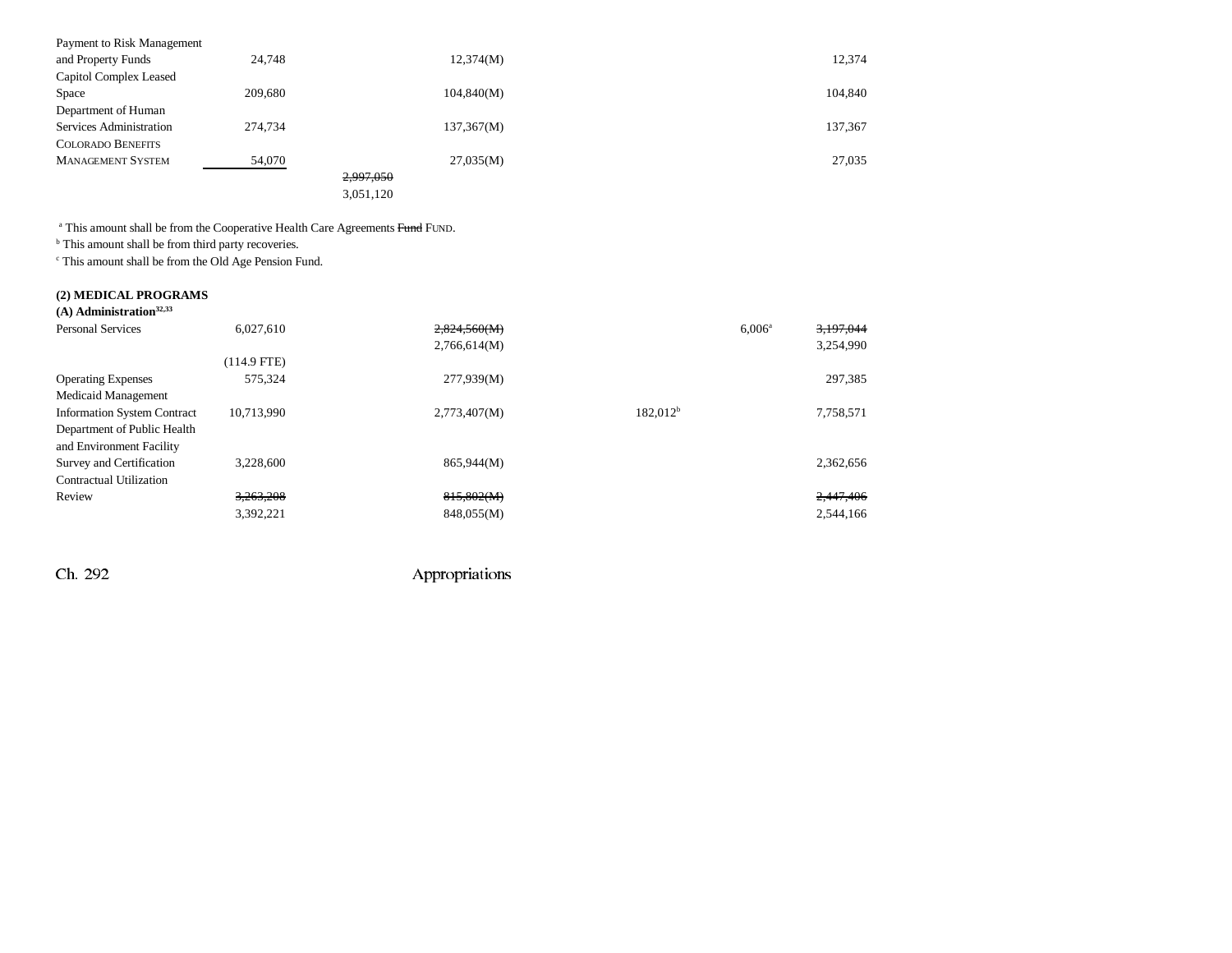|                                   |                                      |              |                               |                                                | <b>APPROPRIATION FROM</b>   |                                              |                                |
|-----------------------------------|--------------------------------------|--------------|-------------------------------|------------------------------------------------|-----------------------------|----------------------------------------------|--------------------------------|
|                                   | <b>ITEM &amp;</b><br><b>SUBTOTAL</b> | <b>TOTAL</b> | <b>GENERAL</b><br><b>FUND</b> | <b>GENERAL</b><br><b>FUND</b><br><b>EXEMPT</b> | <b>CASH</b><br><b>FUNDS</b> | <b>CASH</b><br><b>FUNDS</b><br><b>EXEMPT</b> | <b>FEDERAL</b><br><b>FUNDS</b> |
|                                   |                                      |              |                               |                                                |                             |                                              |                                |
|                                   | \$<br>\$                             |              | \$                            | \$                                             | \$                          | \$                                           | \$                             |
|                                   |                                      |              |                               |                                                |                             |                                              |                                |
| Early and Periodic Screening,     |                                      |              |                               |                                                |                             |                                              |                                |
| Diagnosis, and Treatment          |                                      |              |                               |                                                |                             |                                              |                                |
| Program                           | 2,688,990                            |              | 1,344,495(M)                  |                                                |                             |                                              | 1,344,495                      |
| Nursing Home Audits               | 818,834                              |              | 409,417(M)                    |                                                |                             |                                              | 409,417                        |
| <b>Hospital Audits</b>            | 202,700                              |              | 101,350(M)                    |                                                |                             |                                              | 101,350                        |
|                                   | 129,140                              |              | 64,570(M)                     |                                                |                             |                                              | 64,570                         |
| Nursing Home Preadmission         |                                      |              |                               |                                                |                             |                                              |                                |
| and Resident Assessments          | 1,368,583                            |              | 342,146(M)                    |                                                |                             |                                              | 1,026,437                      |
| Nurse Aide Certification          | 296,138                              |              | 135,225(M)                    |                                                |                             | $12,844(T)^c$                                | 148,069                        |
| <b>Nursing Home Quality</b>       |                                      |              |                               |                                                |                             |                                              |                                |
| <b>Assessments</b>                | 28,873                               |              | 7,218(M)                      |                                                |                             |                                              | 21,655                         |
| <b>Estate Recovery</b>            | 361,528                              |              | 180,764(M)                    |                                                |                             |                                              | 180,764                        |
|                                   | 443,200                              |              | 221,600(M)                    |                                                |                             |                                              | 221,600                        |
| Single Entry Point                |                                      |              |                               |                                                |                             |                                              |                                |
| Administration                    | 60,000                               |              | 30,000(M)                     |                                                |                             |                                              | 30,000                         |
| <b>Single Entry Point Audits</b>  | 63,628                               |              | 31,814(M)                     |                                                |                             |                                              | 31,814                         |
| <b>Automated Medical Payments</b> |                                      |              |                               |                                                |                             |                                              |                                |
| System (AMPs)                     | 1,400,000                            |              |                               |                                                | 1,400,000 <sup>d</sup>      |                                              |                                |
| Phone Triage/Advice               | 315,000                              |              | H8,125(M)                     |                                                |                             |                                              | 196,875                        |
|                                   |                                      |              | 78,750(M)                     |                                                |                             |                                              | 236,250                        |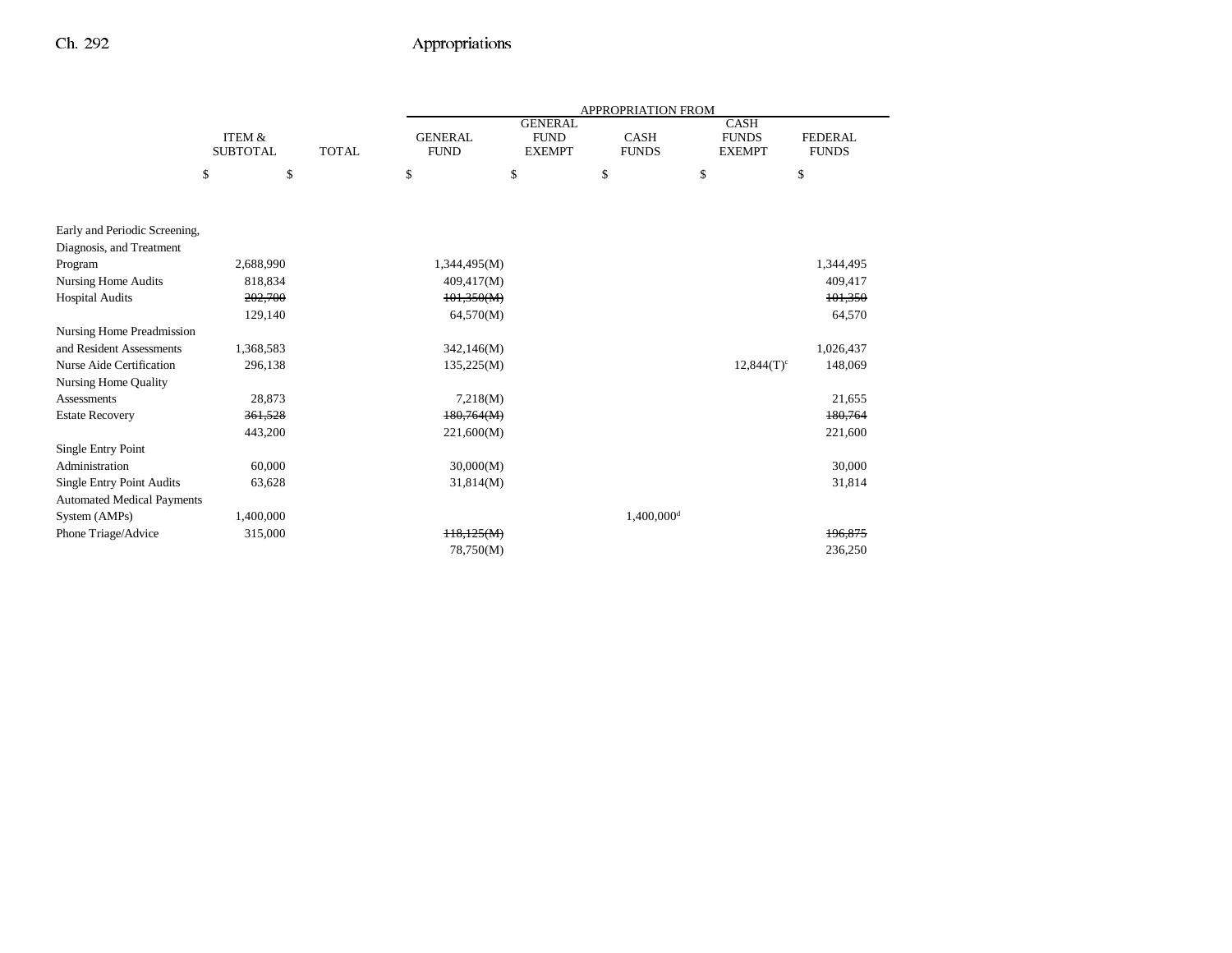| <b>Automated Drug Rebate</b> |                       |              |           |
|------------------------------|-----------------------|--------------|-----------|
| <b>Tracking System</b>       | 531                   | 131(M)       | 400       |
| MEDICAID MANAGEMENT          |                       |              |           |
| <b>INFORMATION SYSTEM</b>    |                       |              |           |
| <b>TRANSITION COSTS</b>      | 8,804,584             | 1,423,819(M) | 7,380,765 |
|                              | <del>31,413,537</del> |              |           |
|                              | 40,355,246            |              |           |

<sup>a</sup> This amount shall be from grants and donations collected pursuant to Section 26-4-519 (12), C.R.S.

<sup>b</sup> This amount shall be from the Old Age Pension Health and Medical Care Fund pursuant to Section 26-2-117, C.R.S.

c This amount shall be from the Department of Regulatory Agencies.

<sup>d</sup> This amount shall be from transaction fees paid by Medicaid providers.

| (B)Medical Services <sup>7, 34, 35, 36</sup> |                       |  |
|----------------------------------------------|-----------------------|--|
| Services for 32,521 33,033                   |                       |  |
| Old Age Pensioners (OAP-A)                   |                       |  |
| at an average cost of                        |                       |  |
| <del>\$12.357.35</del> \$12.404.85           | 401.873.519           |  |
|                                              | 409.769.384           |  |
| Services for $4,553$ 4,681 Old               |                       |  |
| Age Pensioners (OAP-B) at                    |                       |  |
| an average cost of $\frac{17,413,64}{2}$     |                       |  |
| \$7,941.53                                   | <del>33.754.310</del> |  |
|                                              | 37.174.298            |  |
| Old Age Pension State                        |                       |  |
| Medical Program for 3,193                    |                       |  |
| 3,142 clients at an average                  |                       |  |
| cost of \$2,986.52 \$3,007.93                | <del>9,535,969</del>  |  |
|                                              | 9.450.916             |  |
|                                              |                       |  |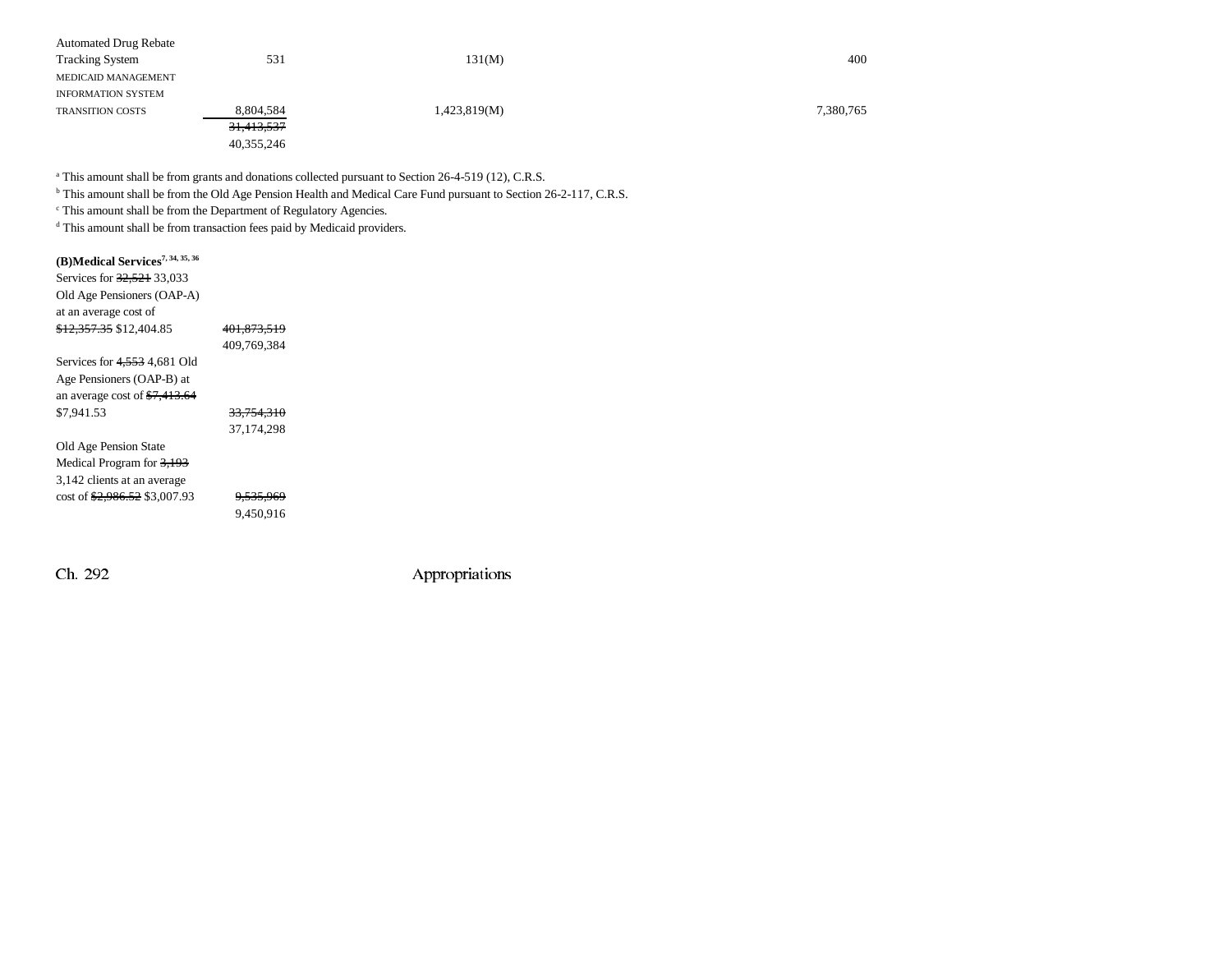|                                                                                                                                                                            |                                      |              |                               |                                                | APPROPRIATION FROM   |                                       |                                |
|----------------------------------------------------------------------------------------------------------------------------------------------------------------------------|--------------------------------------|--------------|-------------------------------|------------------------------------------------|----------------------|---------------------------------------|--------------------------------|
|                                                                                                                                                                            | <b>ITEM &amp;</b><br><b>SUBTOTAL</b> | <b>TOTAL</b> | <b>GENERAL</b><br><b>FUND</b> | <b>GENERAL</b><br><b>FUND</b><br><b>EXEMPT</b> | CASH<br><b>FUNDS</b> | CASH<br><b>FUNDS</b><br><b>EXEMPT</b> | <b>FEDERAL</b><br><b>FUNDS</b> |
|                                                                                                                                                                            | \$                                   | \$           | \$                            | \$                                             | \$                   | \$                                    | \$                             |
|                                                                                                                                                                            |                                      |              |                               |                                                |                      |                                       |                                |
| Services for 55,623 52,797<br>Recipients of Aid to the<br>Needy Disabled - Social<br><b>SUPPLEMENTAL Security</b><br>Income at an average cost of<br>\$6,096.49 \$5,601.76 | 339,104,911                          |              |                               |                                                |                      |                                       |                                |
| Services for 168 162<br>Recipients of Aid to the Blind<br>at an average cost of<br>\$2,975.34 \$3,453.15                                                                   | 295,756,028<br>499,857               |              |                               |                                                |                      |                                       |                                |
| Services for 41,709 38,013<br>Adult Recipients of Aid to<br>Families with Dependent<br>Children at an average cost of<br>\$2,348.61 \$2,480.16                             | 559,410<br>97,958,182<br>94,278,318  |              |                               |                                                |                      |                                       |                                |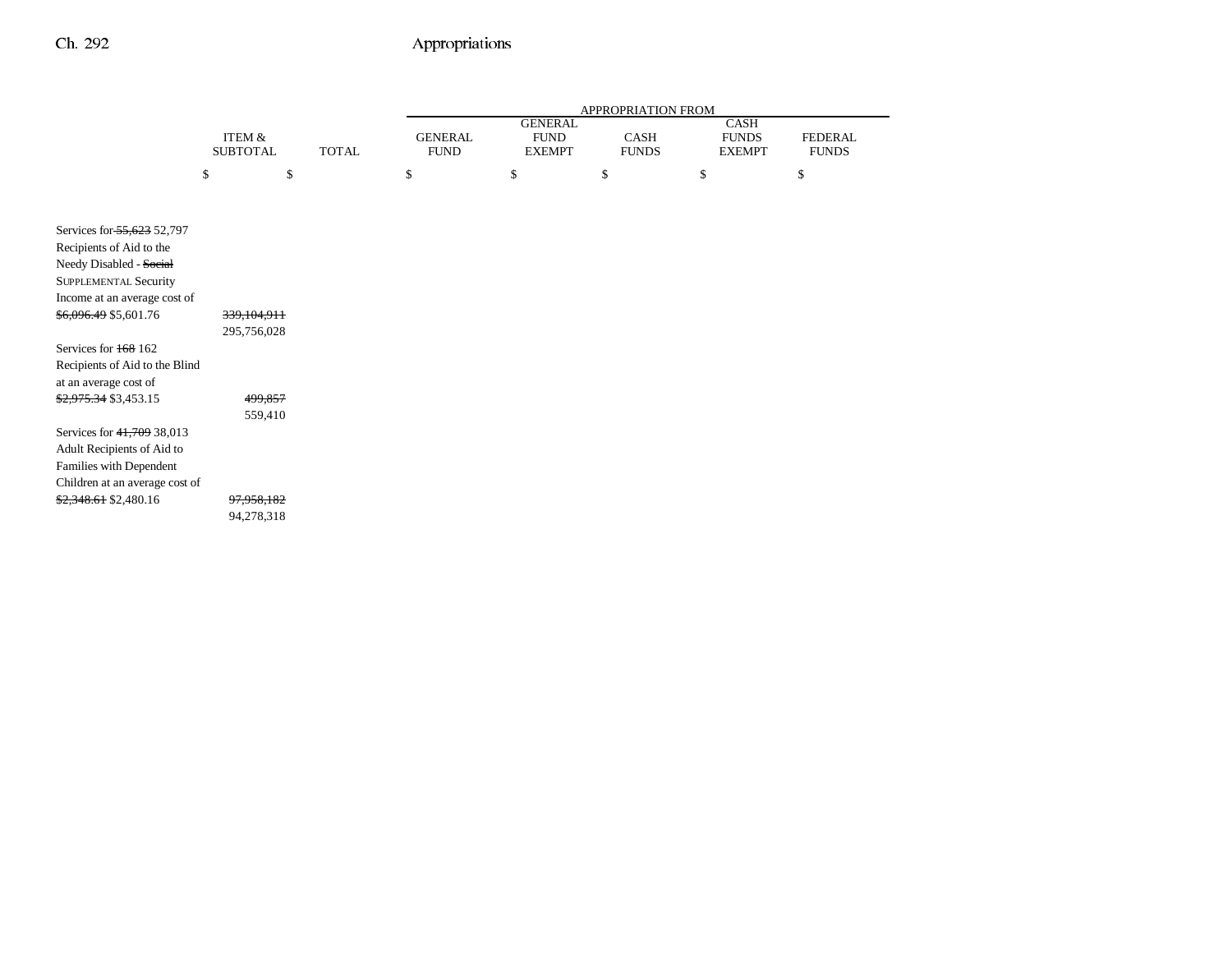| Services for 108,531 109,521         |                       |
|--------------------------------------|-----------------------|
| Child Recipients of Aid to           |                       |
| Families with Dependent              |                       |
| Children at an average cost of       |                       |
| <del>\$961.17</del> \$1,122.93       | 104,316,879           |
|                                      | 122.984.499           |
| Services for 9,304 9,543             |                       |
| Foster Children at an average        |                       |
| $\cot 62,680.66$                     |                       |
| \$2,951.36                           | <del>24.940.850</del> |
|                                      | 28,164,793            |
| Services for 8,678 6,831             |                       |
| <b>Baby Care Program Adults</b>      |                       |
| (BC-A) at an average cost of         |                       |
| <del>\$5,705.67</del> \$5,594.48     | 49,513,829            |
|                                      | 38,215,893            |
| Services for 17,019 10,900           |                       |
| Baby Care Program Children           |                       |
| (BC-C) at an average cost of         |                       |
| <del>\$1,373.11</del> \$1,359.62     | 23,368,955            |
|                                      | 14,819,858            |
| Services for 4,541 4,276             |                       |
| <b>Qualified Medicare</b>            |                       |
| Beneficiaries (QMBs) at an           |                       |
| average cost of $\frac{1,907.32}{2}$ |                       |
| \$1,433.38                           | 8,661,129             |
|                                      | 6,129,125             |
|                                      |                       |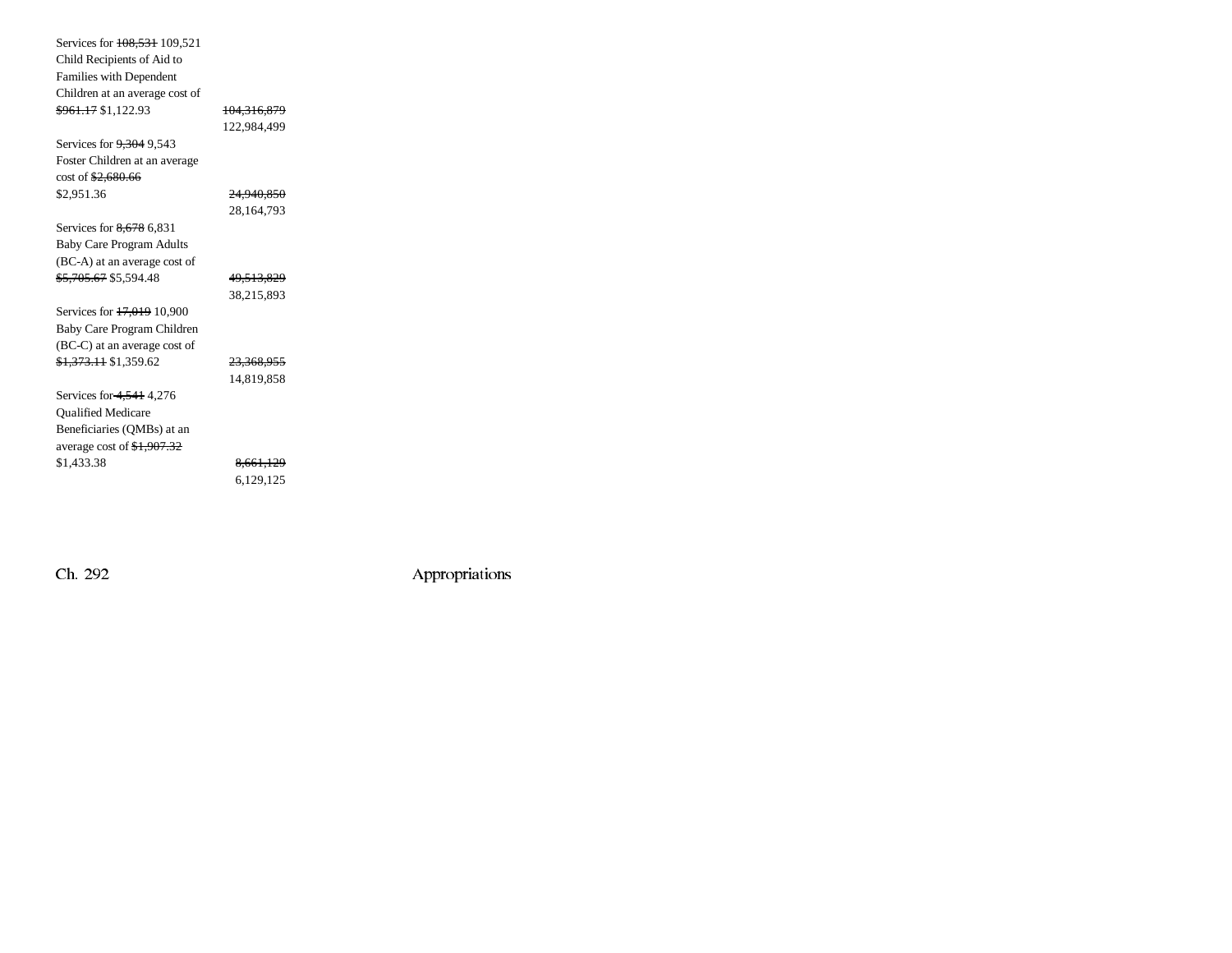|                               |                                      |              |                               |                                                | <b>APPROPRIATION FROM</b>   |                                              |                                |
|-------------------------------|--------------------------------------|--------------|-------------------------------|------------------------------------------------|-----------------------------|----------------------------------------------|--------------------------------|
|                               | <b>ITEM &amp;</b><br><b>SUBTOTAL</b> | <b>TOTAL</b> | <b>GENERAL</b><br><b>FUND</b> | <b>GENERAL</b><br><b>FUND</b><br><b>EXEMPT</b> | <b>CASH</b><br><b>FUNDS</b> | <b>CASH</b><br><b>FUNDS</b><br><b>EXEMPT</b> | <b>FEDERAL</b><br><b>FUNDS</b> |
|                               | \$                                   | \$           | \$                            | \$                                             | \$                          | \$                                           | \$                             |
|                               |                                      |              |                               |                                                |                             |                                              |                                |
| Services for $6,331$ 5,557    |                                      |              |                               |                                                |                             |                                              |                                |
| Undocumented Aliens at an     |                                      |              |                               |                                                |                             |                                              |                                |
| Average Cost of \$2,383.79    |                                      |              |                               |                                                |                             |                                              |                                |
| \$2,571.00                    | 15,091,772                           |              |                               |                                                |                             |                                              |                                |
|                               | 14,287,047                           |              |                               |                                                |                             |                                              |                                |
| H.B. 95-1081 Payments to      |                                      |              |                               |                                                |                             |                                              |                                |
| the Department of Corrections | 29,432                               |              |                               |                                                |                             |                                              |                                |
| <b>Enhanced Prenatal Care</b> |                                      |              |                               |                                                |                             |                                              |                                |
| Services                      | 2,025,000                            |              |                               |                                                |                             |                                              |                                |
|                               | 1,110,674,594                        |              | 525,684,525(M)                |                                                | 9,817,988 <sup>a</sup>      |                                              | 575,172,081                    |
|                               | 1,073,644,001                        |              | 508,428,083(M)                |                                                |                             |                                              | 555,397,930                    |

| Program Administration | 252,758    | 252,758       |           |
|------------------------|------------|---------------|-----------|
|                        |            | $(3.0$ FTE)   |           |
| Denver Indigent Care   | 9.682.775  | 4,616,747(M)  | 5,066,028 |
| Specialty and Outstate |            |               |           |
| Programs               | 15,382,304 | 8,409,691(M)  | 6,972,613 |
|                        | 17,879,584 | 10,698,121(M) | 7,181,463 |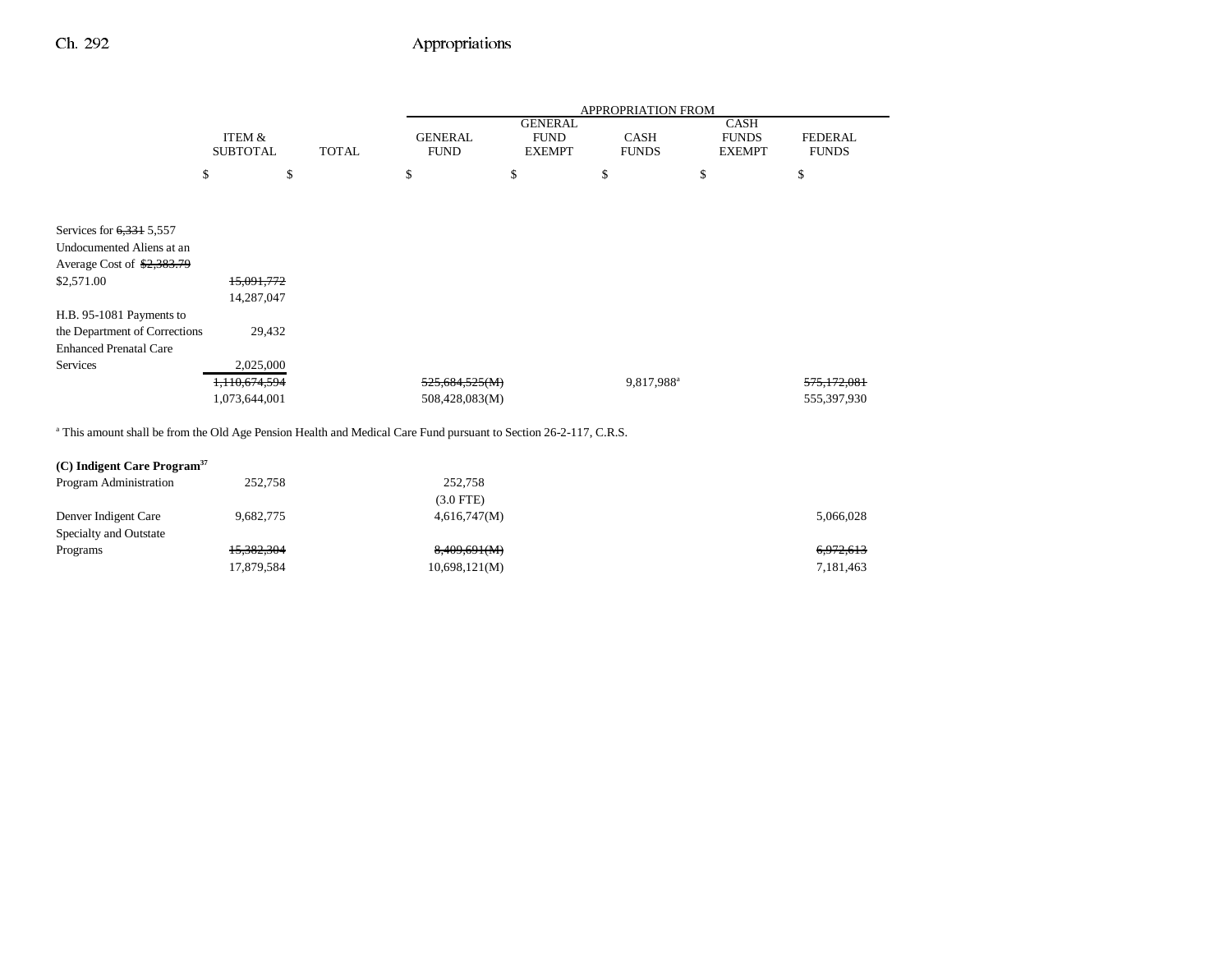| University Hospital            | 10,727,750<br>36,045,587<br>38,542,867 | 5,114,991(M)   | 5,612,759  |
|--------------------------------|----------------------------------------|----------------|------------|
| (D) Other Medical Services     |                                        |                |            |
| Home Care Allowance for        |                                        |                |            |
| $6,729$ 6,006 Recipients at an |                                        |                |            |
| average monthly cost of        |                                        |                |            |
| $$217.84^{7,38}$               | 17,590,144                             | 16,895,617     | 694,527(L) |
|                                | 15,700,164                             | 15,007,207     | 692,957(L) |
| Adult Foster Care for 393      |                                        |                |            |
| 359 Recipients at an average   |                                        |                |            |
| monthly cost of \$192.837      | 909,386                                | 863,696        | 45,690(L)  |
|                                | 830,712                                | 787,254        | 43,458(L)  |
| Physician Incentive Pool       | 5,431,236                              | 2,577,121(M)   | 2,854,115  |
|                                | 4,431,236                              | 2,100,521(M)   | 2,330,715  |
| Disproportionate Share         |                                        |                |            |
| Payments to Providers          | 122,733,322                            | 61,238,950(M)  | 61,494,372 |
|                                | 121,745,322                            | 59,277,015(M)  | 62,468,307 |
| High Risk Pregnant Women       |                                        |                |            |
| Program                        | 205,324                                | 97,857(M)      | 107,467    |
| H.B. 92-1208 Immunizations     | 848,630                                | 404,457(M)     | 444,173    |
|                                | 20,586                                 | 10,188(M)      | 10,398     |
| Poison Control                 | 1,148,034                              | 1,148,034      |            |
| University of Colorado         |                                        |                |            |
| Family Medicine Residency      |                                        |                |            |
| <b>Training Programs</b>       | 1,918,755                              | 914,479(M)     | 1,004,276  |
| <b>Enhanced Prenatal Care</b>  |                                        |                |            |
| Training and Technical         |                                        |                |            |
| Assistance                     | 60,000                                 | 30,000(M)      | 30,000     |
| Ch. 292                        |                                        | Appropriations |            |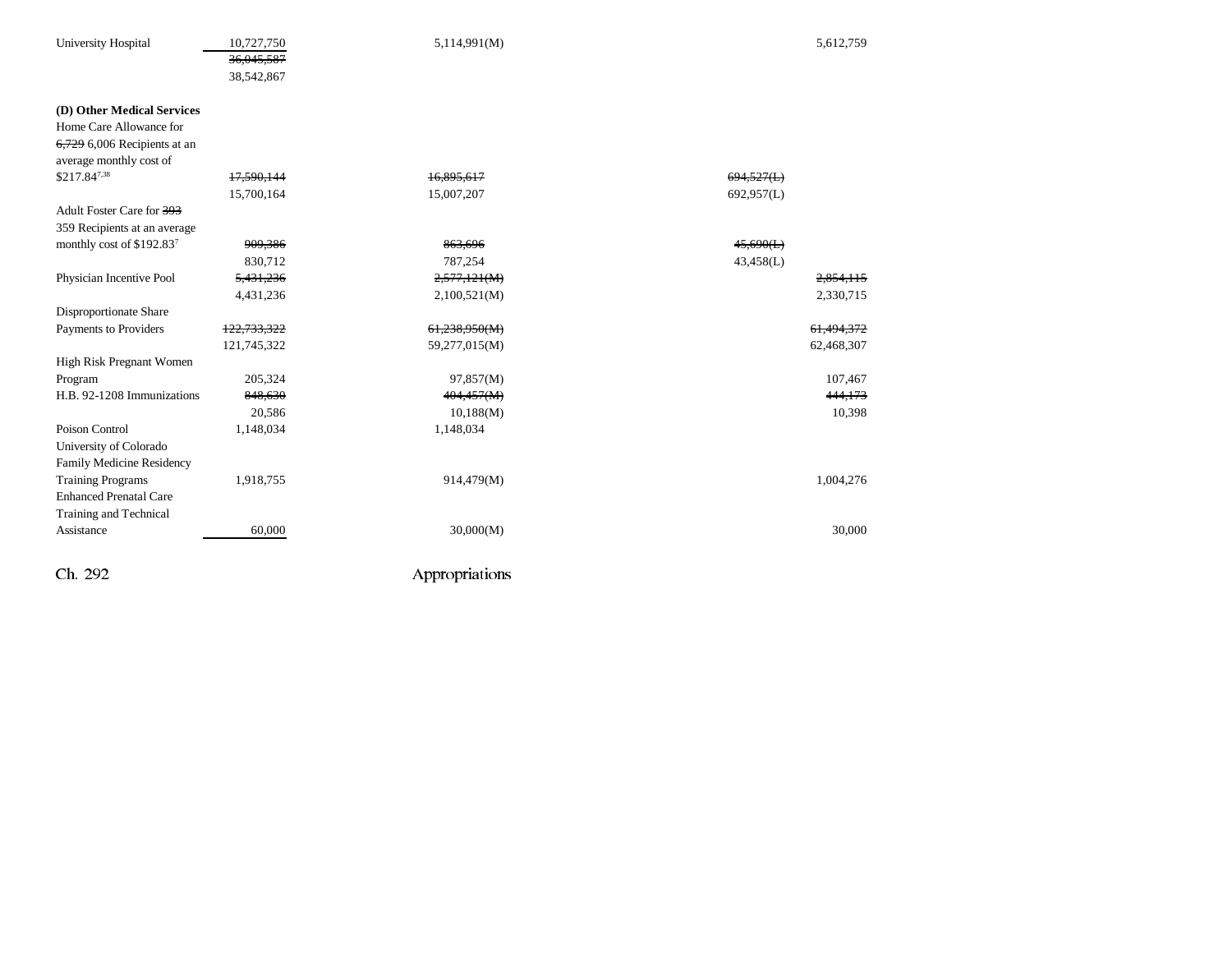|                                                                                                                                                                                                                                                                                                    |                 |    |              | <b>APPROPRIATION FROM</b> |                               |              |    |                             |                |
|----------------------------------------------------------------------------------------------------------------------------------------------------------------------------------------------------------------------------------------------------------------------------------------------------|-----------------|----|--------------|---------------------------|-------------------------------|--------------|----|-----------------------------|----------------|
|                                                                                                                                                                                                                                                                                                    | ITEM &          |    |              | <b>GENERAL</b>            | <b>GENERAL</b><br><b>FUND</b> | <b>CASH</b>  |    | <b>CASH</b><br><b>FUNDS</b> | <b>FEDERAL</b> |
|                                                                                                                                                                                                                                                                                                    | <b>SUBTOTAL</b> |    | <b>TOTAL</b> | <b>FUND</b>               | <b>EXEMPT</b>                 | <b>FUNDS</b> |    | <b>EXEMPT</b>               | <b>FUNDS</b>   |
|                                                                                                                                                                                                                                                                                                    | \$              | \$ | \$           |                           | \$                            | \$           | \$ |                             | \$             |
|                                                                                                                                                                                                                                                                                                    |                 |    |              |                           |                               |              |    |                             |                |
|                                                                                                                                                                                                                                                                                                    | 150.844.831     |    |              |                           |                               |              |    |                             |                |
|                                                                                                                                                                                                                                                                                                    | 146,060,133     |    |              |                           |                               |              |    |                             |                |
| (E) Department of Human Services                                                                                                                                                                                                                                                                   |                 |    |              |                           |                               |              |    |                             |                |
| Transfer to the                                                                                                                                                                                                                                                                                    |                 |    |              |                           |                               |              |    |                             |                |
| Department of Human                                                                                                                                                                                                                                                                                |                 |    |              |                           |                               |              |    |                             |                |
| <b>Services</b>                                                                                                                                                                                                                                                                                    | 258,067,020     |    |              | $122.528.875(M)^{3}$      |                               |              |    |                             | 135, 538, 145  |
|                                                                                                                                                                                                                                                                                                    | 276,130,996     |    |              | $131, 138, 166(M)^a$      |                               |              |    |                             | 144,992,830    |
| <sup>a</sup> Of this amount, \$2,856,098 \$3,593,078 is appropriated pursuant to final court orders, including \$2,763,704 \$3,500,684 for a final court order for the Child Welfare                                                                                                               |                 |    |              |                           |                               |              |    |                             |                |
| lawsuit, Case #94-M-1417, and \$92,394 for Goebel vs. Colorado Department of Institutions, Case #81 MH 270 and Case #81 CV 6961 (Consolidated). These amounts are<br>exempt from the statutory limit on state General Fund appropriations pursuant to Section $24-75-201.1(1)(a)(III)(B)$ , C.R.S. |                 |    |              |                           |                               |              |    |                             |                |
|                                                                                                                                                                                                                                                                                                    |                 |    |              |                           |                               |              |    |                             |                |

1,587,045,569

1,574,733,243

**TOTALS PART V (HEALTH CARE POLICY AND**  $FINANCING)^{2,3}$ 

| \$1,590,042,619 | <del>\$762,318,103</del> | $$11.608.173$ <sup>a</sup> | \$759.067 <sup>b</sup> | <del>\$815,357,276</del> |
|-----------------|--------------------------|----------------------------|------------------------|--------------------------|
| \$1,577,784,363 | \$752,551,568            |                            | $$755.265^b$           | \$812,869,357            |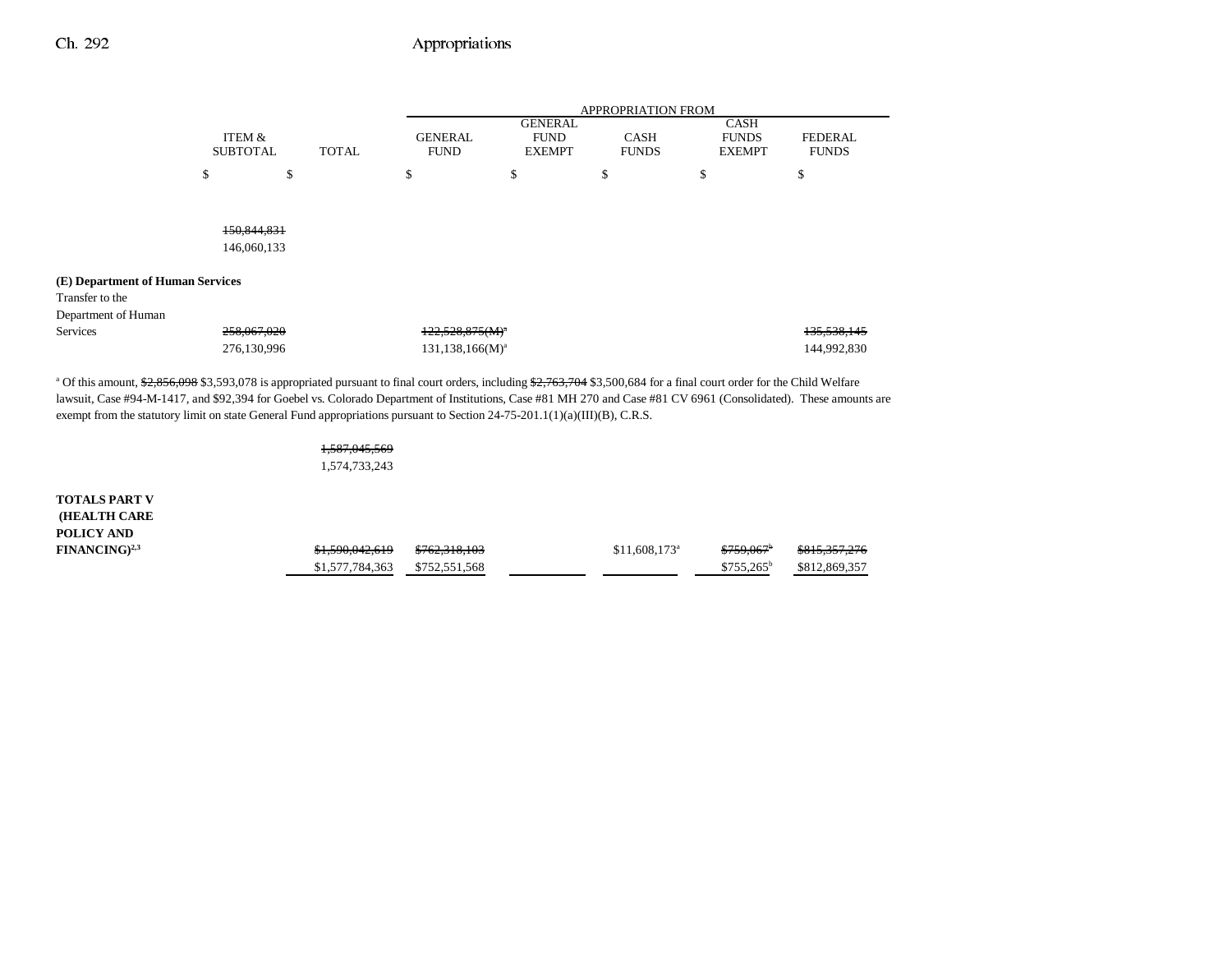<sup>a</sup> Of this amount, \$10,000,000 is included as information for purposes of complying with the limitation on state fiscal year spending imposed by Article X, Section 20 of the State Constitution. As this amount is continuously appropriated by a constitutional provision, it is not subject to the limitation of General Fund appropriations as set forth in Section 24-75-201.1, C.R.S.

 $b$  Of this amount,  $\frac{6740}{217}$  \$736,415 contains an (L) notation, and \$12,844 contains a (T) notation.

**FOOTNOTES** -- The following statements are referenced to the numbered footnotes throughout section 2.

- 2 (Governor lined through this provision. See L. 96, p. 2258.)
- 3 All Departments, Totals -- The General Assembly requests that copies of all reports requested in other footnotes contained in this act be delivered to the Joint Budget Committee and the majority and minority leadership in each house of the General Assembly.
- 7 (Governor lined through this provision. See L. 96, p. 2258.)
- 31 (Governor lined through this provision. See L. 96, p. 2258.)
- 32 Department of Health Care Policy and Financing, Medical Programs, Administration -- The Department is requested to report to the Joint Budget Committee on the delineation of FY 1994-95 program expenditures by cost components for each of the following programs: home care allowance, adult foster care, home and community based services for the elderly, blind, and disabled (HCBS-EBD), home and community based services for persons living with AIDS (HCBS-PLWA), home health, and the Katie Beckett/model 200 waiver. For purposes of this report, the cost components are defined as: personal services, operating, lab/medical, food, and other. The Joint Budget Committee requests that this information be provided no later than December 1, 1996.
- 33 Department of Health Care Policy and Financing, Medical Programs, Administration -- The Department is requested to report to the Joint Budget Committee on the effectiveness of the primary care rate indexing initiated by the Department in FY 1994-95. The report shall include: the change in the reimbursement for physicians, dentists, and emergency and county transportation for FY 1993-94 through FY 1996-97; the change in the number of Medicaid participating providers for the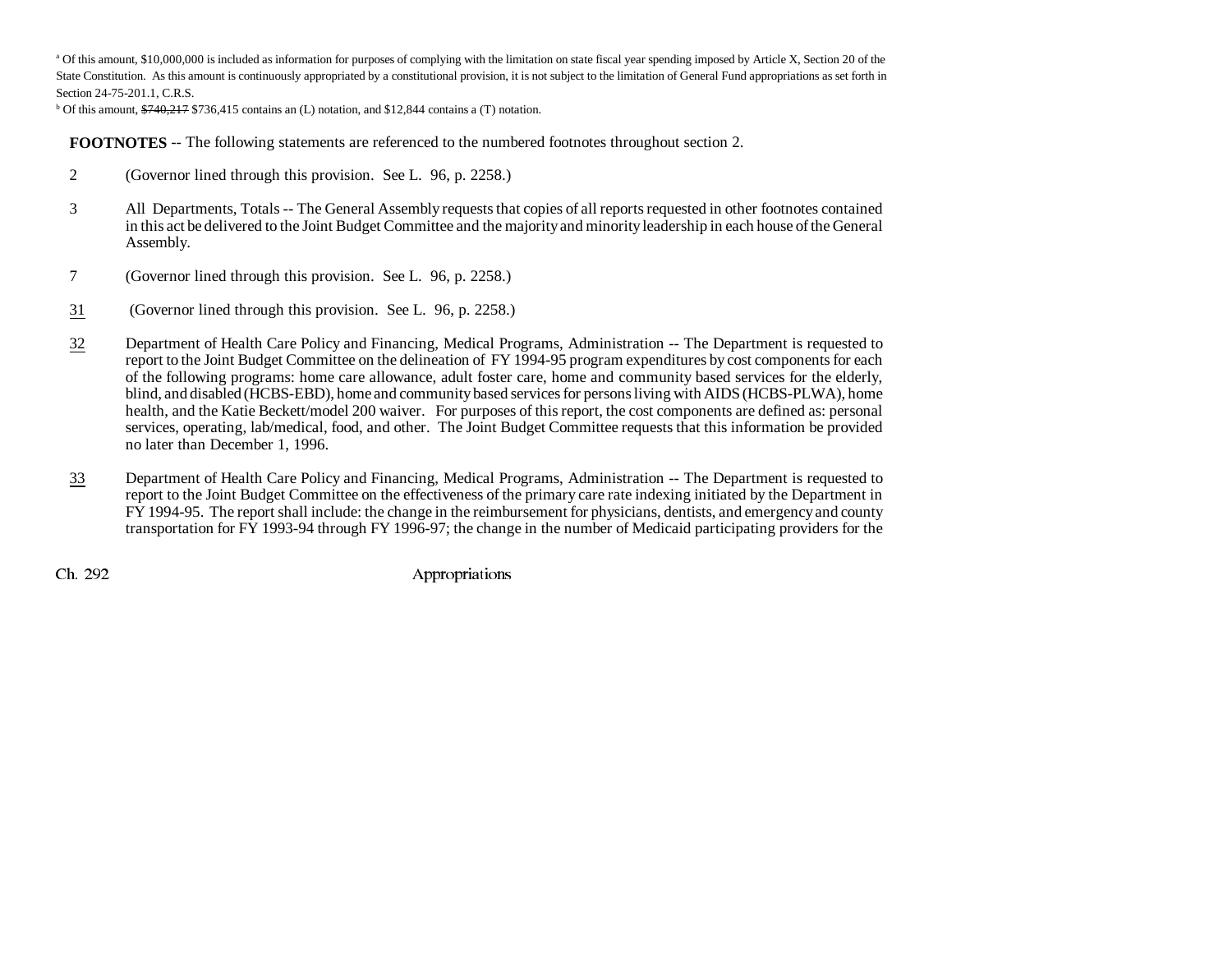|                 |              |                | APPROPRIATION FROM |              |               |                |  |  |  |
|-----------------|--------------|----------------|--------------------|--------------|---------------|----------------|--|--|--|
|                 |              |                | GENERAL            |              | CASH          |                |  |  |  |
| ITEM &          |              | <b>GENERAL</b> | <b>FUND</b>        | CASH         | <b>FUNDS</b>  | <b>FEDERAL</b> |  |  |  |
| <b>SUBTOTAL</b> | <b>TOTAL</b> | <b>FUND</b>    | <b>EXEMPT</b>      | <b>FUNDS</b> | <b>EXEMPT</b> | <b>FUNDS</b>   |  |  |  |
|                 |              |                |                    |              |               |                |  |  |  |

same time period relative to the need of the Medicaid eligible population; and recommendations for reimbursement methodologies for FY 1997-98. The Joint Budget Committee requests that this information be provided no later than October 15, 1996.

- 34 Department of Health Care Policy and Financing, Medical Programs, Medical Services; and Department of Public Health and Environment, Family and Community Health Services Division, Family Planning, Purchase of Services -- The Departments are requested to provide a preliminary report to the Joint Budget Committee by November 1, 1996, and a final report by February 1, 1997, outlining the progress made in reducing the rate of low birth-weight babies as a result of the enhanced prenatal program appropriation. The final report shall delineate, by fiscal year, the total, General Fund, and federal fund savings achieved as a result of the FY 1995-96 and FY 1996-97 program appropriation and recommendations for further programmatic and funding changes based on the findings.
- 35 Department of Health Care Policy and Financing, Medical Programs, Medical Services -- It is the intent of the General Assembly that expenditures for these services shall be recorded only against the Long Bill group total for Medical Services.
- 36 Department of Health Care Policy and Financing, Medical Programs, Medical Services -- The General Assembly has determined that the average appropriated rates provide sufficient funds to pay reasonable and adequate compensation to efficient and economical providers. The Department should take actions to ensure that the average appropriated rates are not exceeded.
- 37 (Governor lined through this provision. See L. 96, p. 2260.)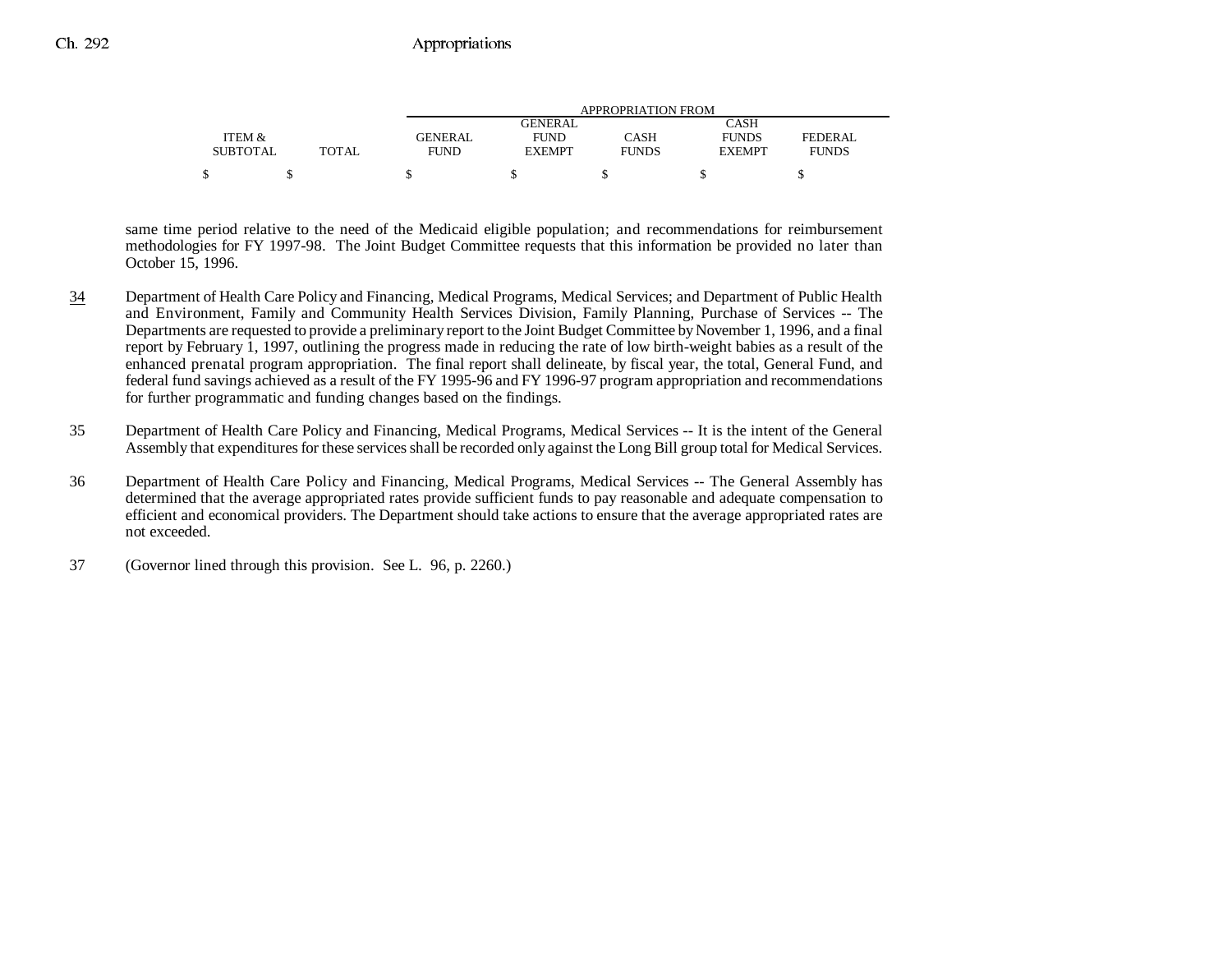38 Department of Health Care Policy and Financing, Medical Programs, Other Medical Services, Home Care Allowance for 6,729 Recipients at an average monthly cost of \$217.84 -- The Department is requested to report to the Joint Budget Committee by November 1, 1996, on the causes for the caseload increase in the home care allowance program, the program criteria that recipients currently meet, and specific recommendations for program containment.

**SECTION 2.** Part VI (2) (B) and (2) (E) and the affected totals of Part VI of section 2 of chapter 283, Session Laws of Colorado 1995, as amended by section 1 of chapter 308, Session Laws of Colorado 1996, as further amended by section 7 of chapter 324, Session Laws of Colorado 1996, are amended to read:

Section 2. **Appropriation.**

#### **PART VIDEPARTMENT OF HEALTH CARE POLICY AND FINANCING**

**(2) MEDICAL PROGRAMS <sup>32</sup> (B)Medical Services15, 33, 34, 35** Services for 32,099 Old Age Pensioners (OAP-A) at an average cost of \$11,171.51 358,594,374 Services for 4,387 Old Age Pensioners (OAP-B) at an average cost of \$6,975.50 30,601,507 Old Age Pension State Medical Program for 3,142 clients at an average cost of \$2,926.46 9,194,929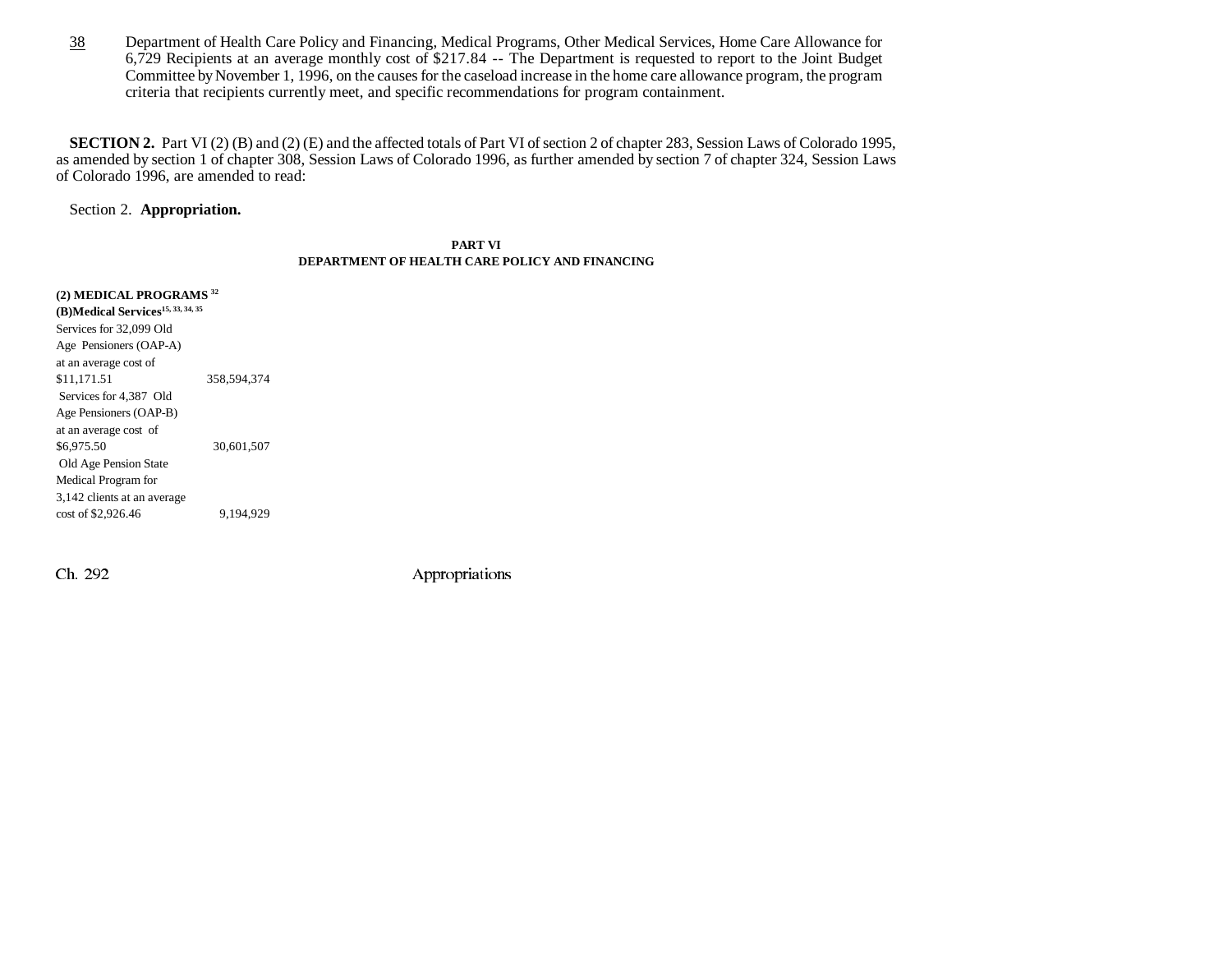|                             |                   |              | APPROPRIATION FROM |                |              |               |                |
|-----------------------------|-------------------|--------------|--------------------|----------------|--------------|---------------|----------------|
|                             |                   |              |                    | <b>GENERAL</b> |              | CASH          |                |
|                             | <b>ITEM &amp;</b> |              | <b>GENERAL</b>     | <b>FUND</b>    | CASH         | <b>FUNDS</b>  | <b>FEDERAL</b> |
|                             | <b>SUBTOTAL</b>   | <b>TOTAL</b> | <b>FUND</b>        | <b>EXEMPT</b>  | <b>FUNDS</b> | <b>EXEMPT</b> | <b>FUNDS</b>   |
|                             | \$                | \$           | \$                 | \$             | \$           | \$            | \$             |
|                             |                   |              |                    |                |              |               |                |
|                             |                   |              |                    |                |              |               |                |
| Services for 51,295         |                   |              |                    |                |              |               |                |
| Recipients of Aid to the    |                   |              |                    |                |              |               |                |
| Needy Disabled - Social     |                   |              |                    |                |              |               |                |
| Security Income at an       |                   |              |                    |                |              |               |                |
| average cost of \$5,703.00  | 292,535,348       |              |                    |                |              |               |                |
|                             | 289,752,818       |              |                    |                |              |               |                |
| Services for 169            |                   |              |                    |                |              |               |                |
| Recipients of Aid to the    |                   |              |                    |                |              |               |                |
| Blind at an average cost of |                   |              |                    |                |              |               |                |
| \$3,122.08                  | 527,632           |              |                    |                |              |               |                |
| Services for 42,412 Adult   |                   |              |                    |                |              |               |                |
| Recipients of Aid to        |                   |              |                    |                |              |               |                |
| Families with Dependent     |                   |              |                    |                |              |               |                |
| Children at an average cost |                   |              |                    |                |              |               |                |
| of \$2,231.91               | 94,659,949        |              |                    |                |              |               |                |
| Services for 109,749        |                   |              |                    |                |              |               |                |
| Child Recipients of Aid to  |                   |              |                    |                |              |               |                |
| Families with Dependent     |                   |              |                    |                |              |               |                |
| Children at an average      |                   |              |                    |                |              |               |                |
| cost of \$944.03            | 103,606,286       |              |                    |                |              |               |                |
|                             |                   |              |                    |                |              |               |                |
|                             |                   |              |                    |                |              |               |                |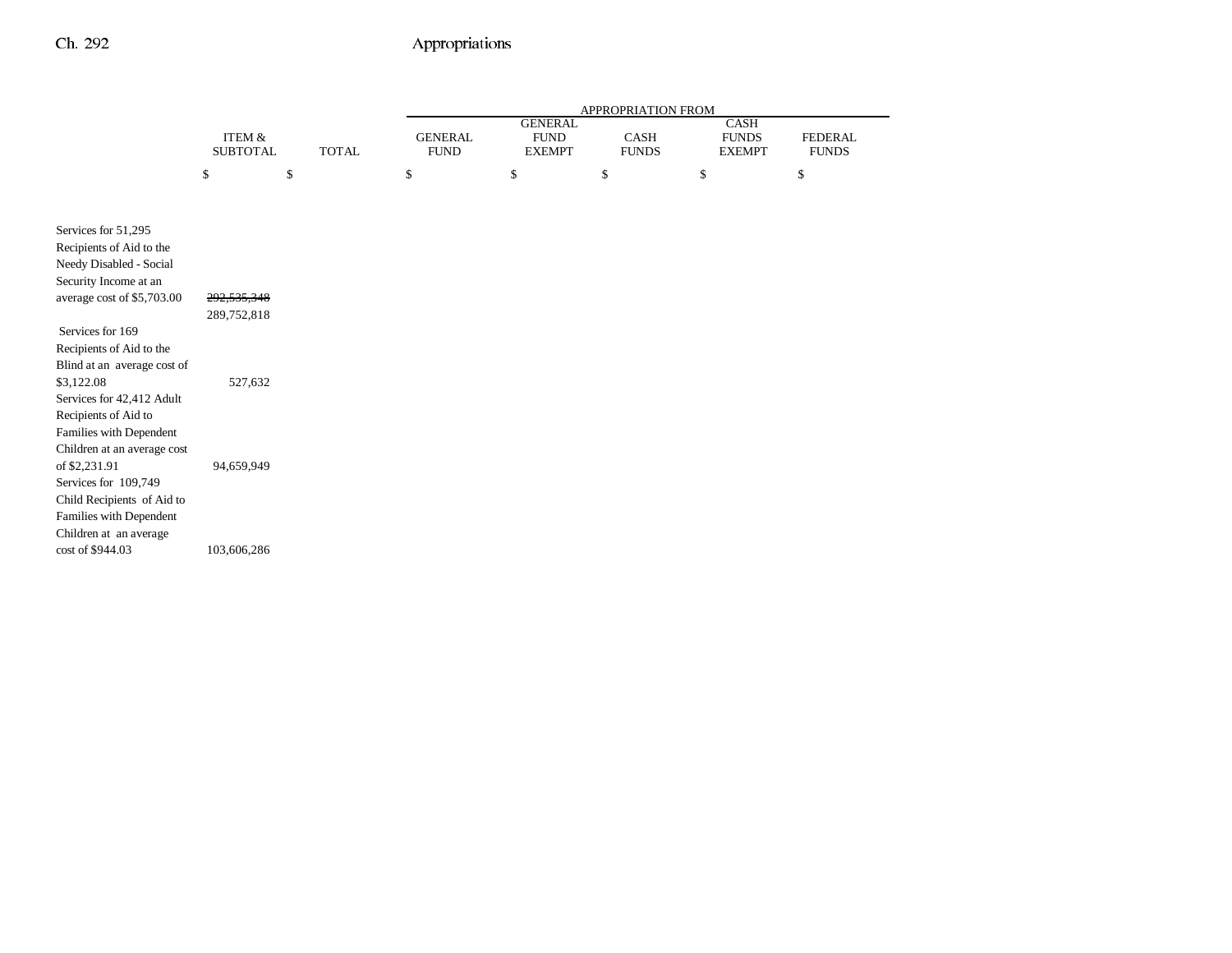| Services for 8,592 Foster     |               |                |                        |             |
|-------------------------------|---------------|----------------|------------------------|-------------|
| Children at an average        |               |                |                        |             |
| cost of \$2,741.49            | 23,554,869    |                |                        |             |
| Services for 8,701 Baby       |               |                |                        |             |
| Care Program Adults           |               |                |                        |             |
| (BC-A) at an average cost     |               |                |                        |             |
| of \$5,319.30                 | 46,283,195    |                |                        |             |
| Services for 16,966 Baby      |               |                |                        |             |
| Care Program Children         |               |                |                        |             |
| (BC-C) at an average cost     |               |                |                        |             |
| of \$1,396.19                 | 23,687,768    |                |                        |             |
| Services for 3,976            |               |                |                        |             |
| <b>Qualified Medicare</b>     |               |                |                        |             |
| Beneficiaries (QMBs) at       |               |                |                        |             |
| an average cost of            |               |                |                        |             |
| \$1,697.74                    | 6,750,195     |                |                        |             |
| Services for 5,225            |               |                |                        |             |
| Undocumented Aliens at        |               |                |                        |             |
| an Average Cost of            |               |                |                        |             |
| \$2,457.55                    | 12,840,687    |                |                        |             |
| <b>Enhanced Prenatal Care</b> |               |                |                        |             |
| Services                      | 2,025,000     |                |                        |             |
|                               | 1,004,861,739 | 474,367,755(M) | 9,194,929 <sup>a</sup> | 521,299,055 |
|                               | 1,002,079,209 | 471,585,225(M) |                        |             |
|                               |               |                |                        |             |

<sup>a</sup> This amount shall be from the Old Age Pension Health and Medical Care Fund pursuant to Section 26-2-117, C.R.S.

#### **(E) Department of Human Services**

| Transfer to the Department |                            |                         |               |
|----------------------------|----------------------------|-------------------------|---------------|
| of Human Services          | 237, 209, 576 <sup>a</sup> | $112,101,802 \ (M)^{b}$ | 125, 107, 774 |
|                            |                            |                         |               |
| Ch. 292                    |                            | Appropriations          |               |
|                            |                            |                         |               |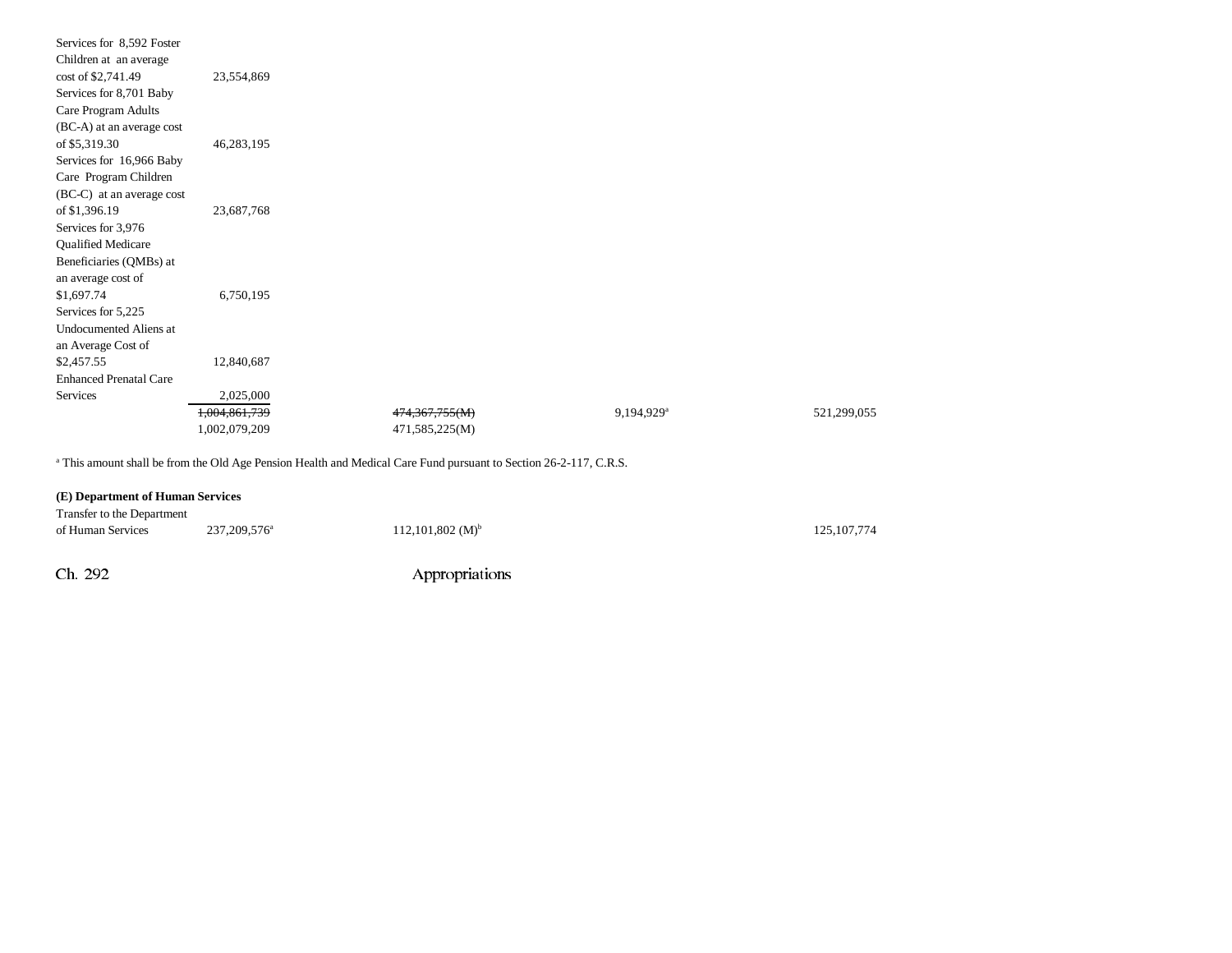|                 |       | APPROPRIATION FROM |                |              |               |                |  |  |  |
|-----------------|-------|--------------------|----------------|--------------|---------------|----------------|--|--|--|
|                 |       |                    | <b>GENERAL</b> |              | CASH          |                |  |  |  |
| ITEM &          |       | GENERAL            | <b>FUND</b>    | CASH         | <b>FUNDS</b>  | <b>FEDERAL</b> |  |  |  |
| <b>SUBTOTAL</b> | TOTAL | <b>FUND</b>        | <b>EXEMPT</b>  | <b>FUNDS</b> | <b>EXEMPT</b> | <b>FUNDS</b>   |  |  |  |
| \$              |       |                    |                |              |               |                |  |  |  |

a This amount does not include any disproportionate share payments appropriated to the Department of Human Services Mental Health Institutes. <sup>b</sup> Of this amount, \$5,899,261 \$4,922,357 is appropriated pursuant to a final court order, including \$5,464,900 \$4,487,996 for a final court order for the Child Welfare lawsuit, Case #94-M-1417, and \$434,361 for Goebel vs. Colorado Department of Institutions, Case #81 MH 270 and Case #81 CV 6961 (Consolidated). This amount is exempt from the statutory limit on state General Fund appropriations pursuant to Section 24-75-201.1(1)(a)(III)(B), C.R.S.

|                                                            | 1,438,737,241<br>1,435,954,711     |                                |                 |              |               |
|------------------------------------------------------------|------------------------------------|--------------------------------|-----------------|--------------|---------------|
| <b>TOTALS PART VI</b><br><b>(HEALTH CARE</b><br>POLICY AND |                                    |                                |                 |              |               |
| $FINANCING)^{10, 11, 11a}$                                 | \$1,441,849,135<br>\$1,439,066,605 | \$688,167,127<br>\$685,384,597 | $$11,048,310^a$ | $$710.974^b$ | \$741,922,724 |

<sup>a</sup> Of this amount, \$9,353,324 is included as information for purposes of complying with the limitation on state fiscal year spending imposed by Article X, Section 20 of the State Constitution. As this amount is continuously appropriated by a constitutional provision, it is not subject to the limitation of General Fund appropriations as set forth in Section 24-75-201.1, C.R.S.

 $<sup>b</sup>$  Of this amount, \$704,968 contains an (L) notation.</sup>

**SECTION 3. Safety clause.** The general assembly hereby finds, determines, and declares that this act is necessary for the